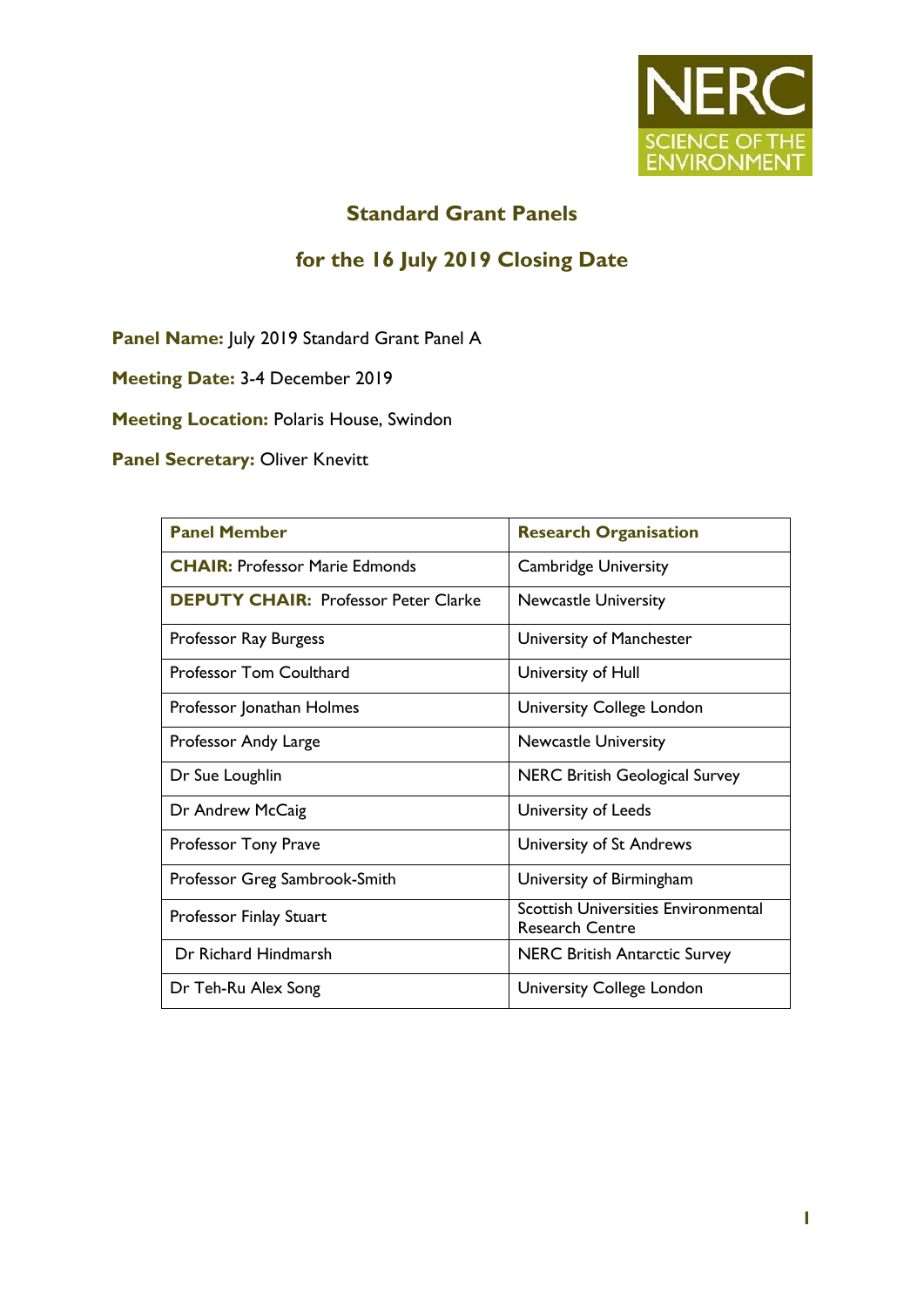

## **Standard Grant Panels**

# **for the 16 July 2019 Closing Date**

Panel Name: July 2019 Standard Grant Panel B

**Meeting Date:** 04-05 December 2019

**Meeting Location: Polaris House, Swindon** 

**Panel Secretary: Victoria Wickens** 

| <b>Panel Member</b>                          | <b>Research Organisation</b>        |
|----------------------------------------------|-------------------------------------|
| <b>CHAIR: Professor Matthew Collins</b>      | University of Exeter                |
| <b>DEPUTY CHAIR: Dr Babette</b><br>Hoogakker | Heriot-Watt University              |
| Professor Sheldon Bacon                      | National Oceanography Centre        |
| Dr Christopher Taylor                        | NERC Centre for Ecology & Hydrology |
| Professor Dawei Han                          | University of Bristol               |
| Professor Martyn Tranter                     | University of Bristol               |
| Dr Jacqueline Hamilton                       | University of York                  |
| <b>Professor Peter Nienow</b>                | University of Edinburgh             |
| Dr Oliver Wild                               | University of Lancaster             |
| <b>Professor Mark Lester</b>                 | University of Leicester             |
| Professor Nigel Mason                        | University of Kent                  |
| Professor Lucy Wyatt                         | University of Sheffield             |